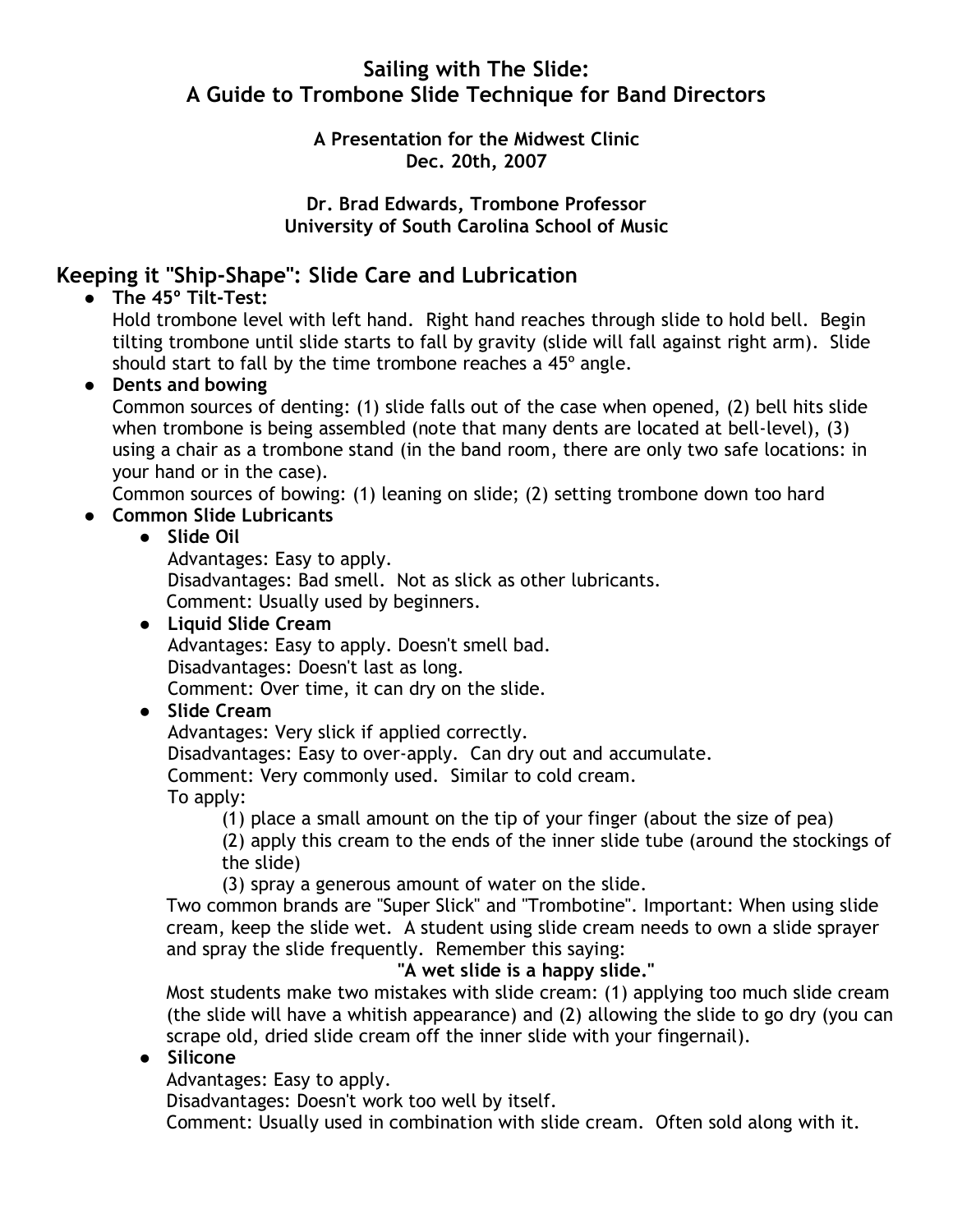"Slide-O-Mix"

Advantages: Very slick if applied correctly.

Disadvantages: More expensive. Tends to build up over time. Slide will need to cleaned regularly.

Comment: Product comes in two bottles. Don't mix with slide cream.

#### "Slide-O-Mix Rapid Comfort" Advantages: Very slick for many slides. Easy to apply. Disadvantages: May not be as effective for slides in poor condition. Comment: This essentially combines the two bottles of the "Slide-o-mix" system.

# Staying Well-Anchored: Good slide grip

- Thumb and two fingers. "Like holding your car keys" (Joseph Alessi)
- "A firm slide grip improves the connection between hand and brain" (Joseph Alessi)
- Hand angle: should be comfortable and natural. Bring hand up naturally from the side.

# Sailing Through the Slide Positions

• 1st position - The "Home Port" (Not as safe as you think!) Intonation and the overtone series...



 2nd and 3rd positions - The "Inner Harbor" (One size doesn't fit all) Three keys commonly encountered by younger players present a mixture of 2nd and 3rd positions.



- 4th position "The Island of Safety" (Don't Ring the Bell) Reaching out to the bell to find 4th is a persistent habit. Even advanced players slip into it. It isn't accurate. Use the ear instead. "Ringing the bell" happens when a player's finger strikes the bell as he/she moves the slide past 4th position.
- 5th position "The Bermuda Triangle" (Where notes are lost forever...) Beyond that island of safety. Usually the least accurate position.
- 6th and 7th position "Deep Waters" For younger players, 6th position is as far as can be reached using a normal slide grip. Kids will resort holding the very top of the slide trying to reach 7th.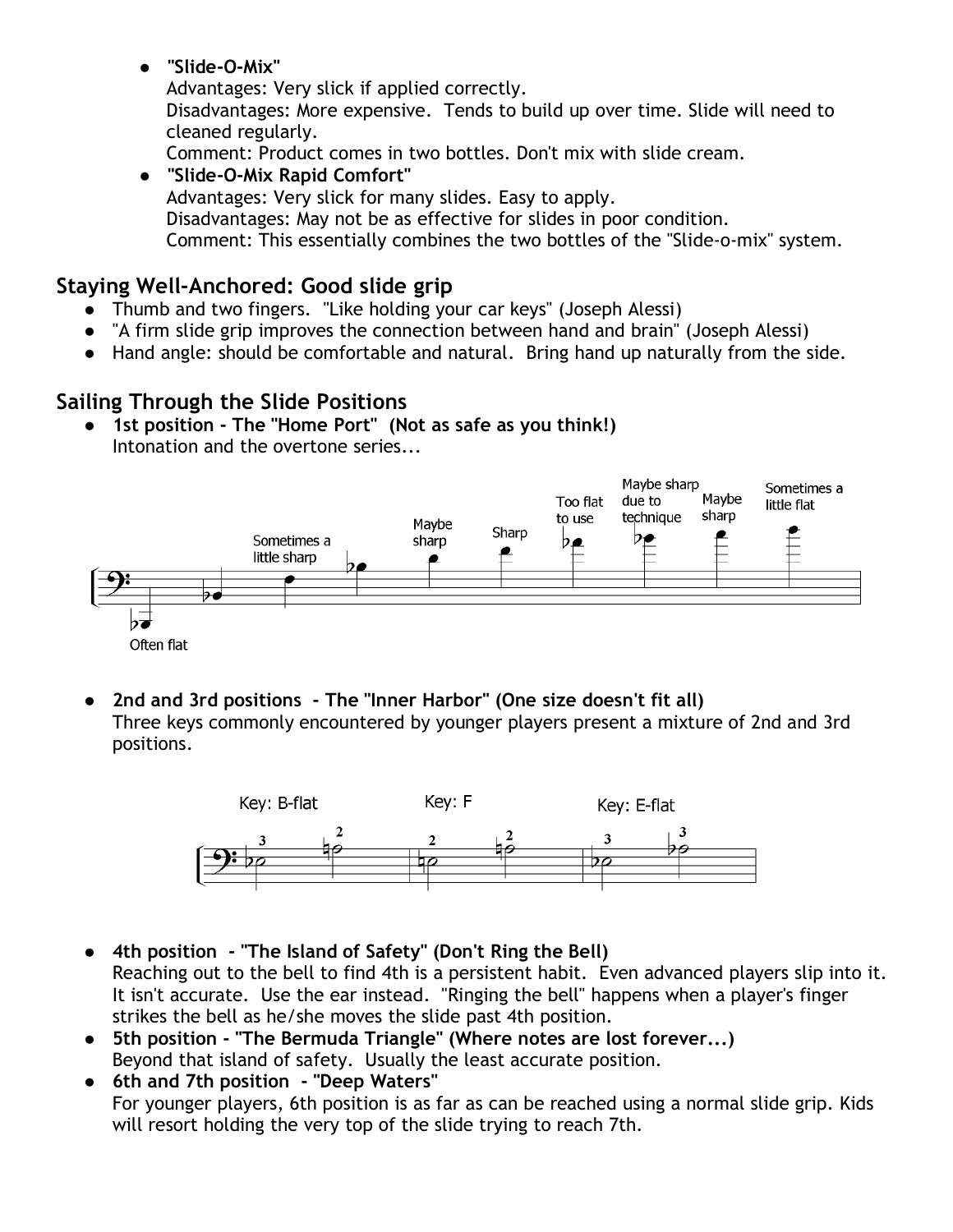# "Smooth Sailing": Legato Slide Technique

- The three ingredients of good legato technique: (1) steady air, (2) quick slide, (3) light "dah" tongue
- Common mistake: mushy slide (imitating the style of the music). One solution: play without tonguing (quick glisses)
- Common mistake: reflecting the slide movement in the air (the sound "flares" on bigger slide jumps). Remember this saying,
	- Disconnect the "slide bone" from the "air bone" (on the trombone)

One solution: move the slide as if playing passage but blow with steady, silent air.

- Six Steps to building legato technique:
	- 1. Say "dah-dah-dah-dah" with a very light "d" (Like this: "dah-dah-dah-dah")
	- 2. Blow air against your hand (same syllables).
	- 3. Buzz your mouthpiece (same syllables).
	- 4. Play your trombone on a single pitch (same syllables).
	- 5. Play adjacent positions.
	- 6. Use longer slide leaps.

# "Going Deeper": Slide Technique with the F-Attachment

- Remember this: the farther out you go, the farther apart the positions. From 6th to 7th is a bigger leap than 1st to 2nd. When you use the F-attachment, first position is like 6th position so trigger second will be farther out than regular second.
- "Aid-to-Navigation": A common-sense approach to notating F-attachment trigger slide positions. Many notation systems exist, it is easiest for students to relate the new trigger positions to the positions they already know...



"Scudding Along" without "Broaching-To": Trade-Offs with Alternate Positions

• Finding the nearest port...





Any port in a storm? Not always...

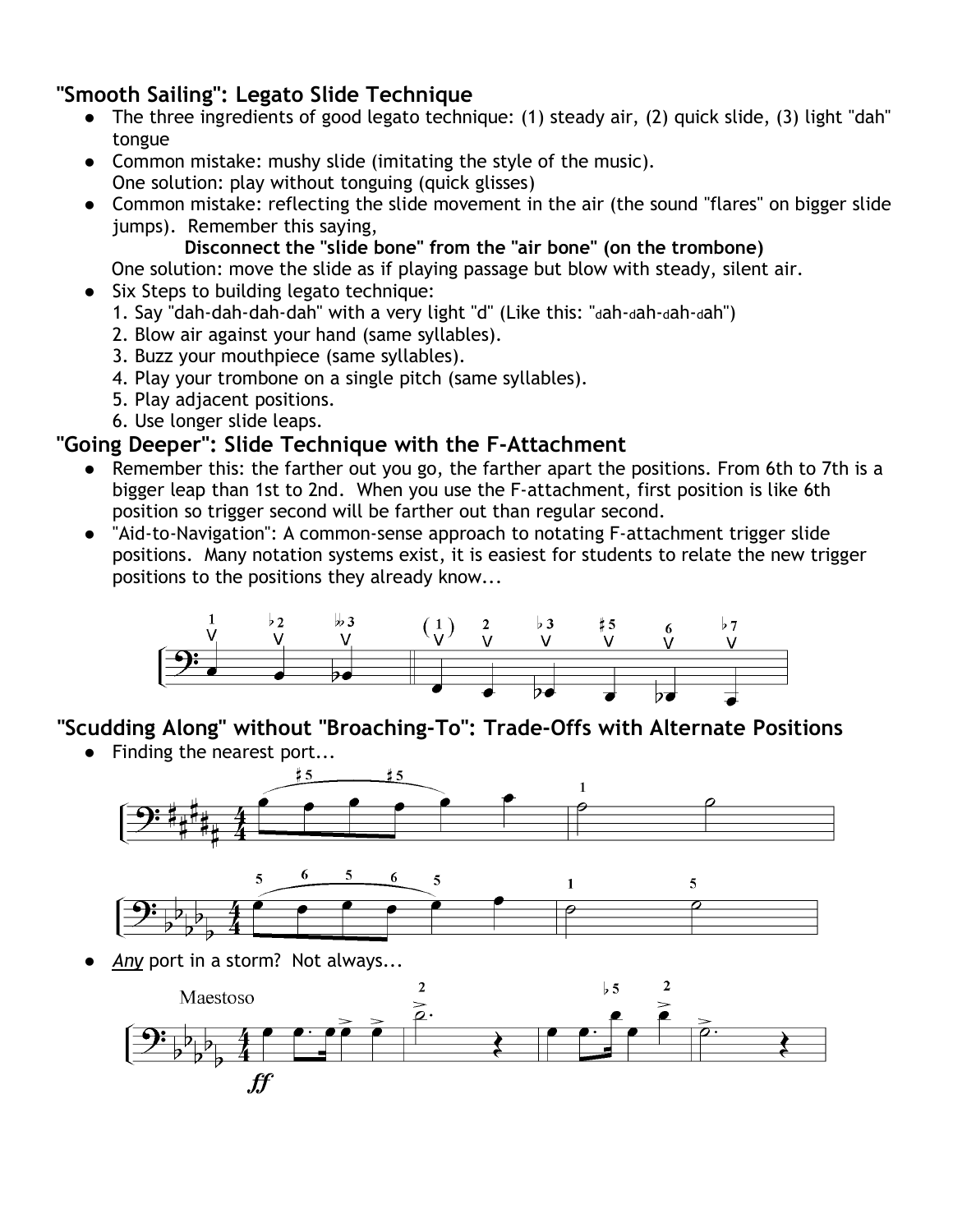- Don't "scrub the deck" (Instead, draw big circles)...<br>Scrubbing: Scrubbing Scrubbing:  $1\overline{)3}$  $\frac{1}{2}$  $3<sup>1</sup>$  $\frac{1}{2}$  $\mathbf{1}$  $\overline{\mathbf{3}}$ Scrubbing: **Big Circles:**  $\begin{array}{ccccc} & 1 & 5 & 1 \\ 1 & \sqrt{5} & \sqrt{5} & \sqrt{5} & \sqrt{5} & \sqrt{5} & \sqrt{5} & \sqrt{5} & \sqrt{5} & \sqrt{5} & \sqrt{5} & \sqrt{5} & \sqrt{5} & \sqrt{5} & \sqrt{5} & \sqrt{5} & \sqrt{5} & \sqrt{5} & \sqrt{5} & \sqrt{5} & \sqrt{5} & \sqrt{5} & \sqrt{5} & \sqrt{5} & \sqrt{5} & \sqrt{5} & \sqrt{5} & \sqrt{5} & \sqrt{5} & \sqrt{5} & \sqrt{5} & \sqrt{5} & \sqrt{5} & \sqrt{5} & \$  $3\frac{1}{16}$  $5\quad 6\frac{^{11}}{^{11}}$  $\overline{6}$  $\overline{3}$  $\blacksquare$  $\overline{\mathbf{3}}$  $\overline{\mathbf{3}}$
- 'Compressing' for secure leaps (closest isn't always best)



• Grouping notes logically



# Some real world examples for alternate positions

 Morton Gould, "American Salute" (2nd trombone part) By alternating 1st and 6th, one draws big circles instead of scrubbing the deck



 Henry Fillmore, "Rolling Thunder" A. Drawing big circles instead of scrubbing. B. Grouping notes logically

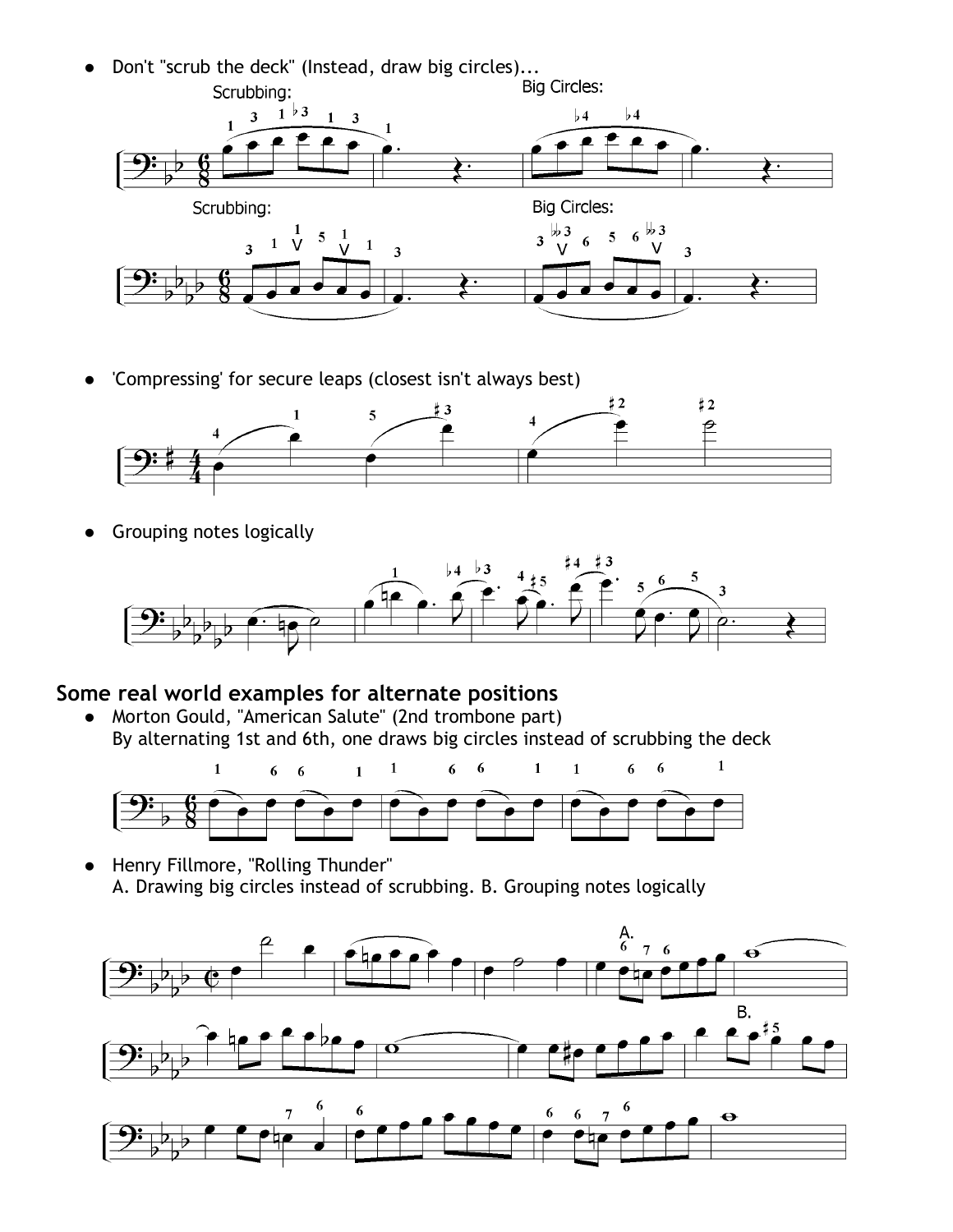- Alexandre Guilmant, "Morceau Symphonique" A. Maybe use 5th to compress for a secure leap. Of course, starting on B-flat in 5th is more hazardous.
	- B, C. Finding the nearest port and grouping
	- D. Grouping notes logically

E. Any port in a storm? Not always...(Since this isn't legato, you might choose first position for B-flat and F since they are more secure)

F, H Because it is longer, the B-flat should be played in 1st (Any port in a storm? Not always...)

- G. Finding the nearest port, and grouping
- I. Finding the nearest port and not scrubbing the deck
- J. First is farther but more secure. (Any port in a storm? Not always...)<br>C.



# When to Use Alternate Slide Positions?

This table gives you an idea of when to use alternates and when to avoid them.

|                     | <b>Use Alternates</b> | <b>Avoid Alternates</b> |
|---------------------|-----------------------|-------------------------|
| <b>Articulation</b> | legato                | marcato, accented       |
| <b>Speed</b>        | fast passages         | slow passages           |
| Note Length         | short notes           | long notes              |
| <b>Dynamics</b>     | softer                | louder                  |